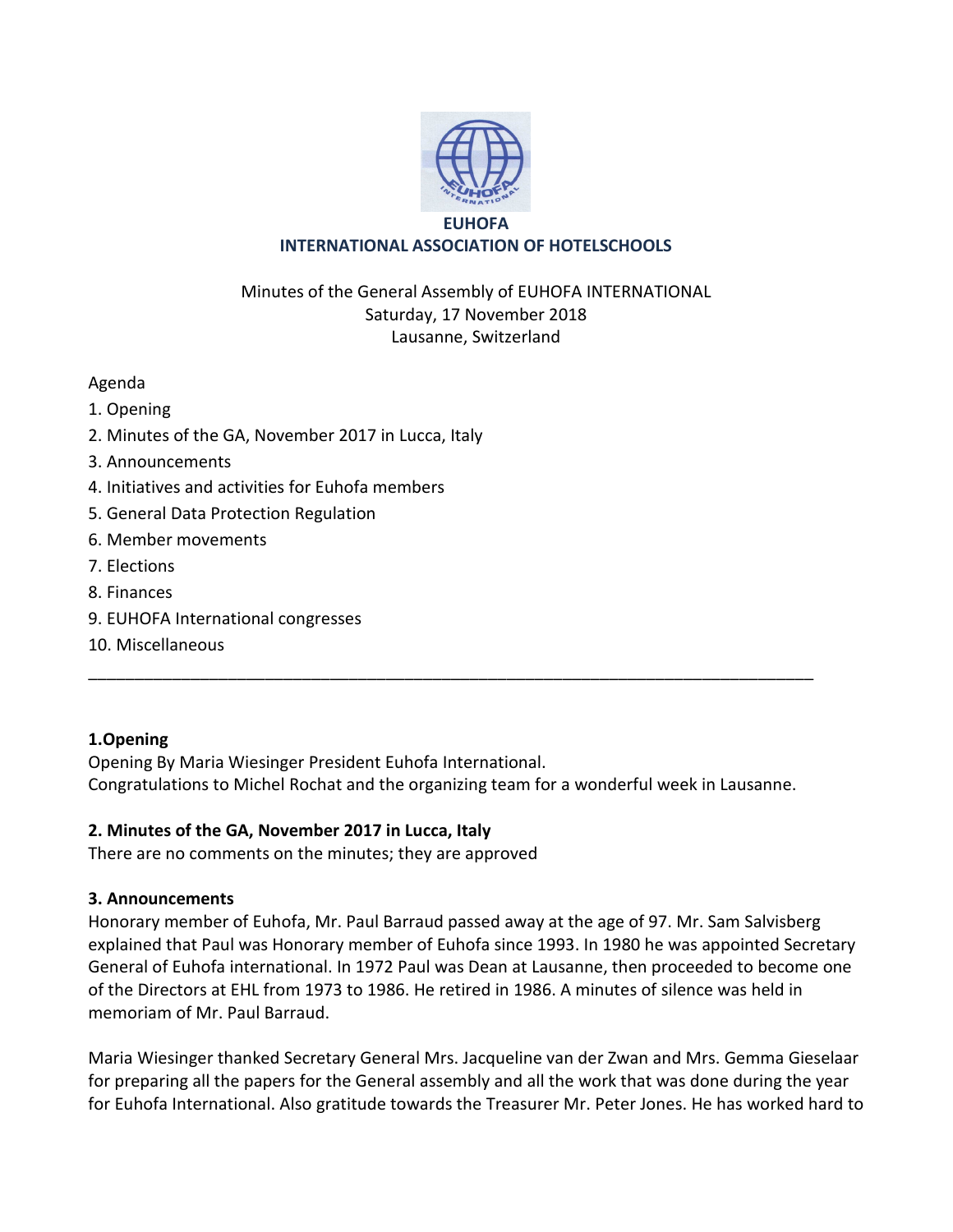prepare the Euhofa survey, member benefits and the financials.

Secretary General Mrs. Jacqueline van der Zwan leads us through the agenda at the GA.

Four Seasons is an official Sponsor to the Lausanne congress and Director Isabelle Charriere Boudart held a presentation. In this presentation she explained how the "guest experience" is leading within the hotels. This interesting presentation can be found on the Euhofa website.

**4.** Initiatives and activities for Euhofa members

Mr. Peter Jones addresses the outcome of the Euhofa survey.

*\*More take aways academic program:* The aim is to find out what can we can add/ do for the congress to have more take aways for the schools. Could the Board (or other members) be more involved in the academic program? Take the theme of the congress and see how this could apply to you own school.

*\*Share/ work with other schools of the same level.* We might want to share things outside the congress. How are we getting this done?

Suggestion is to improve the school profiles, so members can find schools who have a similar profile and these schools will be searchable. The application form can be adjusted to get that information at the start of membership.

*\*How do we promote your school?* Schools can send in any interesting material about their school. Sharing course materials might be something that we wish to do in the future.

\*Trends: Some members indicated that would like to hear people speak about new trends. Could we invite a trend watcher from time to time to the congresses?

There is an increase of demand in the Industry but some countries experience a decline in students. What kind of answer should education give the Industry?

## **5**. **General Data Protection Regulation:** is a matter of great concern for a lot of organizations

Mr. Peter Jones has looked into the best policies available. It has been added to the website. He invites people to use it if someone needs it. The email addresses of the members have been removed from the website, but are available if through the secretariat upon request. A photo release form has been introduced.

## **6. Member movements:** See appendix

## **7. Elections:**

*Re-election of Board Members*: Peter Jones an Paul Mc Vety are reelectable as Board members. The members present, voted unanimously to reelect these two Board members.

*Election of new Board Members*: Lluis Serra has applied to be member of the Board again. He will represent Spanish area. Al members are in favor.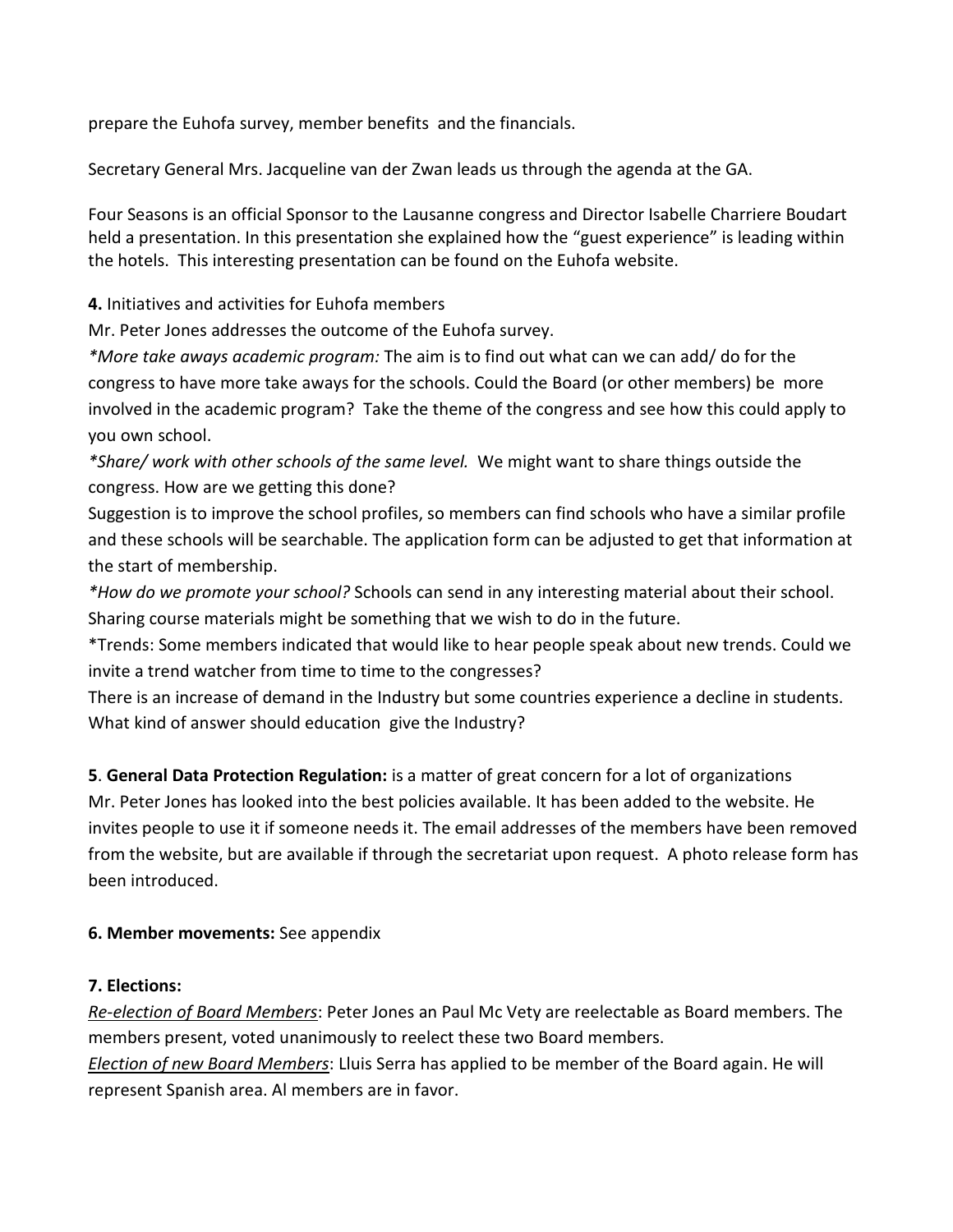*Election and Reelection of auditors*: Carel Rink is not reelectable. Marc Raaijmakers was asked. All members are in favor. Werner Schnabl is reelectable as auditor. All members are in favor. *Election of honorary members*: Four members are eligible to become Honorary members:

Sam Salvisberg: Currently Sam is Euhofa Ambassador but he has done much more in the past. Sam was Board member from 2001 to 2009. he organized in 2006 the congress. 2006 Heinz Boyler was vice President, Sam became Vice President. Sam is very punctual and structured. Together with his wife Ildy visited all congresses. All in favor for Sam to become Honorary member.

Filiep Defraye from Spermalie Belgium took over from Daniel Denys as secretary general. He was Board member until 2009 and then became President of Euhofa. The school hosted 2 very successful congresses. Sonja Saellaart was congress President at the last congress. Together with his wife Sabine, Filiep attended all congresses. The Board is thankful for his great leadership. All members approve Filiep to be Honorary Member.

Soren Kristiansen Kuhlwein. Is also nominated as Honorary member but unfortunately could not attend. Soren was member since 1997. In 2003 the school hosted a memorable Euhofa congress. Soren was Board member and later became President of Euhofa. Soren worked hard for Euhofa and is well-liked by all. All members voted in favor for Honorary membership.

Harry de Bruijn: Adelaide was Harry's first congress. From 2004 to 2014 Harry was part of the Euhofa Board. He became Treasurer in 2006 and became Secretary general in 2008. The Secretariat was moved from Brugge to The Hague with Gemma Gieselaar to run it. Harry proposed to have the congress in The Hague in 2014 congress. Jacqueline v.d. Zwan became Congress President. Harry showed great Euhofa leadership. Many projects were realized in student and teacher exchanges. It's an example how Euhofa membership make our schools greater. Harry is voted in as Honorary membership.

Speech by Sam Salvisberg: During the 18 years I was able to serve Euhofa. Travel to 18 congresses. Euhofa has been an important family. Sam is including his studies at Lausanne connected to Lausanne for 50 years. Thanks the school and thanks to Euhofa.

Speech by Filiep DeFraye: He was member since 2005. The last congress he attended was in 2016 in Kenya. He was honored to have been President. Euhofa International influenced his professional life in a very positive manner. Visiting schools and colleagues from all over the world. Also the students and teachers profited, they got the chance to travel all over the world. He wishes all the best to the members and Board.

Speech by Harry de Bruijn: Euhofa is a special family. To meet 100 colleagues and talk about Hospitality education it will take you a while to travel all over the world to do that. Being part of Euhofa one

Speech Dr. John Bowen, Honorary member and former President of Euhofa International. He joined Johnson and Wales 45 years ago. He speaks of school leaders who get paid to look into the future, not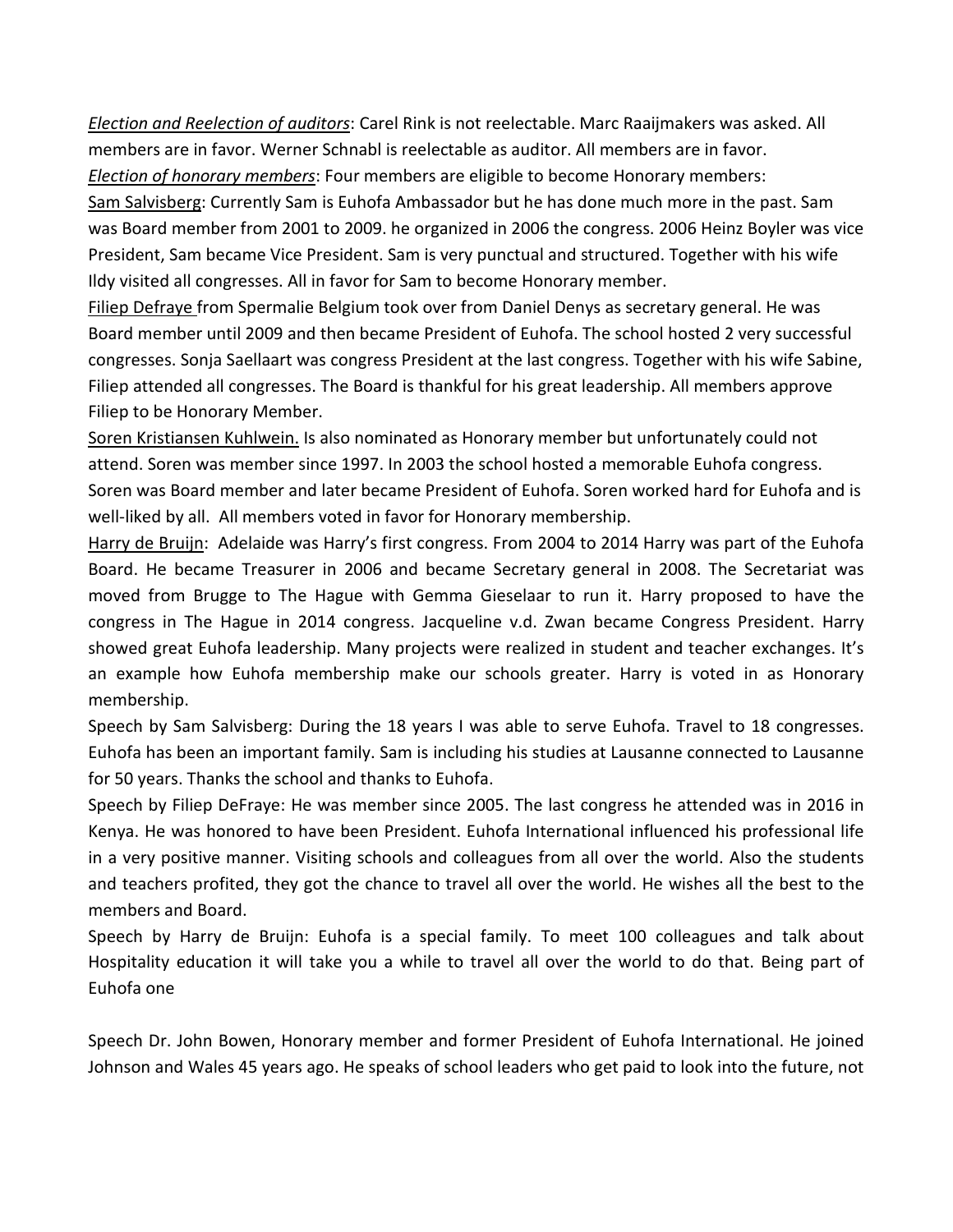to look back. We have to be equipped with everything we can use to be good in our task to improve education for our students. Euhofa International is a wonderful association to be able to that.

**8. Finances:** We change the system somewhat. Out external accountant prepare our financials accounts in the form of statutory accounts. In 2017-2018 we had a small deficit. We had some exceptional expenses in term of projects the past year. There is 151.000 Euro's in working capital. Peter Jones explains the profit and losses and the balance sheet and presents the new budget. Operating cost and expenses are steady over the last 7 years.

## Internal auditors:

Mr. Werner Schnabl and Mr. Marc Raaijmakers are the internal auditors for Euhofa. They are happy to be able to present a positive report. Euhofa has a new financial policy. It was decided that a financial reserve will be made of 3 years' operating costs. This will be kept under review and will be discussed every few years. Also an agreement of services has been made with ROC Mondriaan for operating the secretarial services and the website. The external Auditor is Maas accountancy. They have checked the invoices and the accountancy as a whole. They have made no observations that are not with International standards. Werner and Marc have made their internal review and find that the results are sound and the financial situation is appropriate for the association. Finances are managed appropriately. They are asking members to discharge the obligation of the Board.

#### **9. EUHOFA International congresses**

## Presentation of the 58th congress by Nepal

A beautiful presentation about the next congress in Nepal was held by Mr. Khem Lakai. The first time in the history of EUHOFA International that the congress will be hosted by an Asian country. Mr. Khem Lakai invites us all together with other member hotel schools to get to know the Nepalese hospitality education, experience the Nepalese hospitality, history and heritage. The theme of the congress is "Sustainable Himalayan Hospitality". The congress Hotel is Hotel Yak and Yeti in Kathmandu. The Steering Committee Members are: Narendra Bajracharya, Chairman/CEO at IST College, Durga Dutta Dhakal Executive Director at NATHM, Samir Thapa, Chairman Silver Mountain School, Ujjwal Satyal, Appointed Secretariat 58<sup>th</sup> EUHOFA 2019, Nepal. Congress fees: Member - US\$ 1,700 Partner - US\$ 975 Non-member - US\$ 1,900.

## Following congresses:

2020: Copenhagen Hospitality College, Copenhagen, Denmark 2021: Centro Superior de Hostelería de Galicia in Santiago de Compostella, Spain 2022: Cape Town Hotel school in Cape Town, South Africa 2023: Bad Gleichenberg, Austria

## **10. Miscellaneous**

Euhofa Ambassador Mr. Sam Salvisberg traveled to Sweden and visited 4 different schools. He then proceeded to travel to Denmark to visit Inger and Soren Kristian Kuhlwein former President of Euhofa